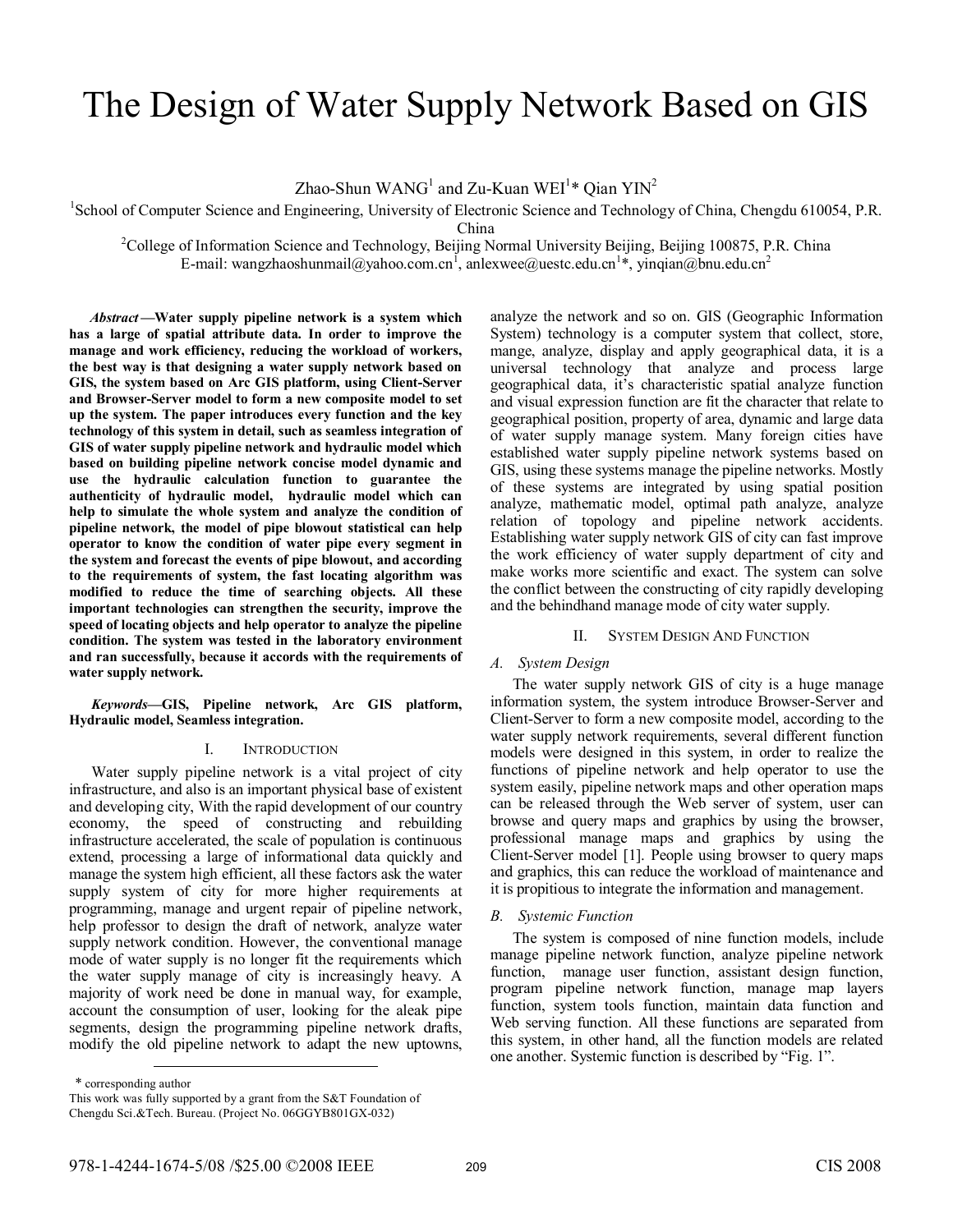

Figure 1. Structure of the system

*1) Manage Pipeline Network Function:* Locate objects rapidly and flexible, query information about orientation, length, pipe's material and pipe diameter of every segment of water pipe, linking tow pipe segments and diameter, type, water direction of conjoint valves and so on; according to the different pipe materials and pipe diameters calculate length and distribution of water pipe segments, work out the number of valves and display the distribution of valves form attribute data warehouse; professional can make statistics to record malfunctions and query by using the malfunction type, time, area and maintenance condition.

*2) Analyze Pipeline Network Function:* Include analyze water pipe blowout, establish hydraulic model and analyze the model, optimize the water supply tactic and analyze the aleak condition of uptown, and there is a large number of historical data in this system, by using these data can build analyze water pipe blowout model to help professional to realize the security of water pipe; hydraulic mode can supply the condition of pressure dynamic, this can help system control the pressure beyond the maximal pressure which the water pipe can load [3].

*a) Analyze water pipe blowout:* This function is used to build pipe blowout model based on a large of pipe blowout data of the past several years, we can find the most dangerous pipe segment in the network easily by using the function, so system may control the water pressure to prevent the dangerous pipe segment to blowout. It also can forecast the pipe blowout accidents at the same time.

*b) Establish hydraulic model and analyze the model:*  Based on the network formation algorithm and flux sum up algorithm to build pipeline network concise model dynamic, and use the hydraulic calculation function to guarantee the authenticity of hydraulic model, according to the hydraulic model, we can simulate the whole pipeline system pressure condition, it can help professional to draw the optimization methods for cut off the water supply and build new water supply network.

*c) Draw the optimal strategy of the water supply:*  Based on the water pipe blowout and hydraulic model, professional can establish the tactics to fit the real change condition. According to the tactics, decision-makers can draw the conclusion more exact and effective, improve the work efficiency. "Fig. 2" is the stop water supply simulation.



Figure 2. Stop water supply simulation

*3) Manage User Function:* Include query information, analyze users and design the data statistics of user, query the consumption of water and payment condition from the statistics, information of user include: name, address, registered date, water pipe type, water consumption, payment and so on. If some one wants to apply a new account, he must register with his detail information, and the worker can program the pipeline network based on your information which you supplied.

*4) Assistant Design Function:* Professional can use the digital map to design the network, function also include other operation, such as add, delete and modify digital maps.

*5) Program Pipeline Network Function:* When you choose a segment of water pipe on the digital map, the system can calculate the data of user, such as water consumption and the fluctuate condition of water consumption and so on which are correlate the pipe segment, by using these information, professional can draw more better plans to design new pipeline network and modify the old one. "Fig. 3" is program pipeline network interface.



Figure 3. Program pipeline network interface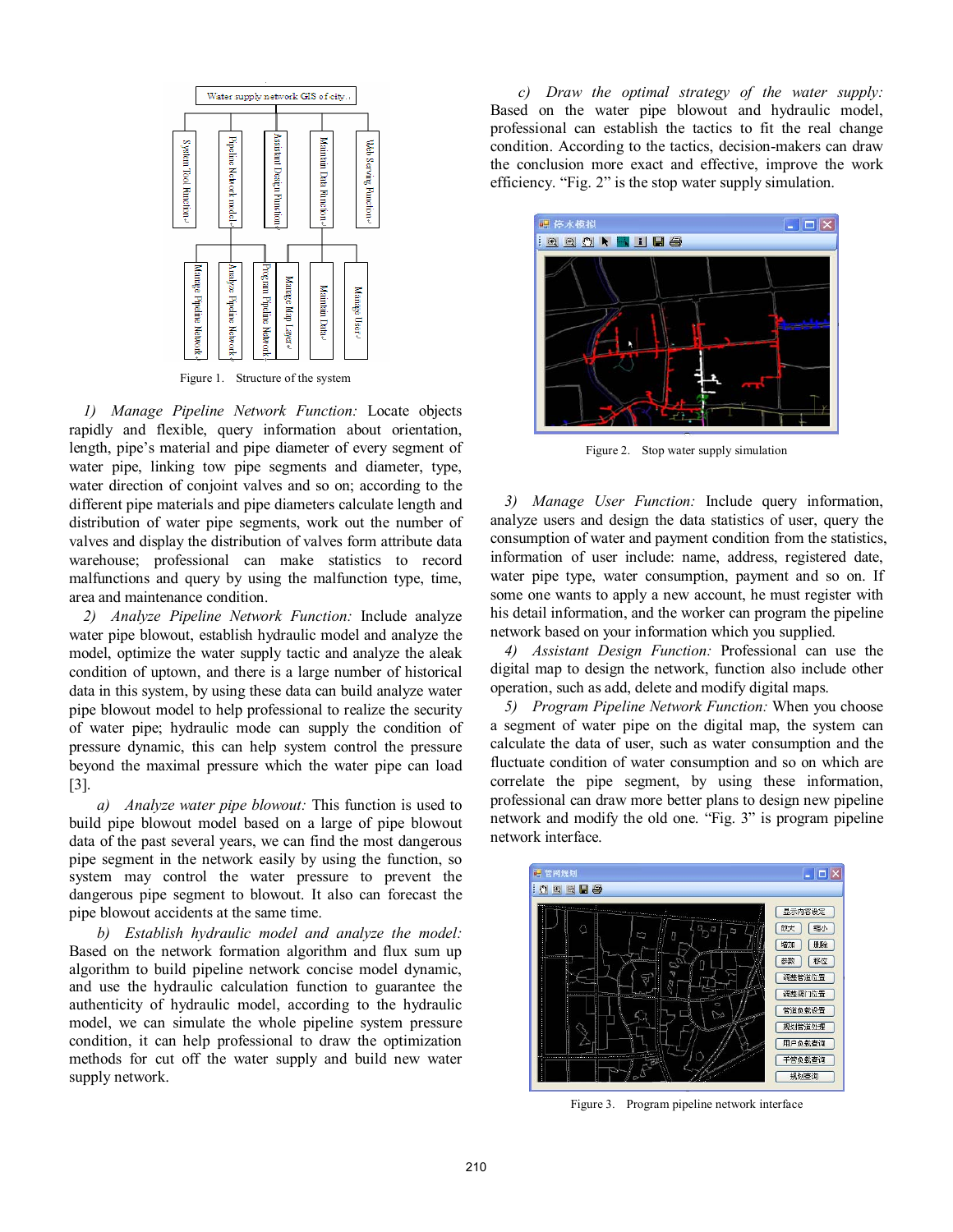*6) Manage Map Layers Function:* Include setting privilege, display map and graphics and so on. Objects have the same attribute are stored into the same map layer, by this way, professional can manage the map easily, and it also reduce the time of access data in database. User can directly add and modify the attribute data and condition change into the map layer.

*7) System Tools Function:* Include setting parameters, mange log, and data backup and so on. Manage log can help user to master the condition of system running, so user can use the right method to solve the problems of system, reduce the loss of relational departments; data backup is a very important function for water supply network system, if some data lost, that maybe lead to system running abnormally, even lead to bad accident take place, so backup data is indispensable for the system in time.

*8) Maintain Data Function:* Include the basic geographical data, pipeline network data and user data maintenance. Using this function can realize that import geographical data and data conversion, classify and edit the geographical object and building the attribute database of graphic data. Data is very important to a system, so maintain data is an important function for this GIS of water supply network, it is the key that system can effectively and normally run.

*9) Web Serving Function:* User can use the database of attribute through the Web and go to the geographical object which you choose. If the layers can be modified and you have the privilege to modify the layers, then user can edit the attribute database directly. Restricting the browse privilege, systemic security and secrecy is intensified [5]. Corporation can release information of water supply to public immediately through the Web platform, for example, they can release the information which need urgently stop water supply, because of checking and modify the water pipe and building new pipeline network. Client can get the information in time by using the Web serving function, and client also can apply new account, query the condition of payment and make an account stated of water consumption.

#### *C. System Development Environment*

System based on Arc GIS of ESRI corporation platform, using Oracle 9i as background DBMS in this system, tow times development of Arc GIS by using C sharp in the Windows system environment. Arc GIS is a complete system for authoring, serving, and using geographic information. It is an integrated collection of GIS software products for building and deploying a complete GIS wherever it is needed—on desktops, servers, or custom applications; over the Web; or in the field; Oracle is a large relation database based on structure query language, popularly, it is a set which manipulate a large of well-regulated data by using convenient logic manage language, and is also one of the current popular database that the structure of Client-Server, and Oracle spatial has R-tree index and Quad-tree index, but the Quad-tree index is not encourage used, using the R-tree index can improve the speed of accessing spatial data in the database. C sharp is a new kind of Object Oriented language; programmer can use this

language to compile application fast based on Microsoft .net platform. C sharp improves efficiency of developer compile program, and it try eliminate errors which will lead to serious results during the compile program.

## III. KEY PROBLEM OF DESIGN SYSTEM

#### *A. Choose Map Layers*

The principle of choosing map layers is that store the graphics factor together which has the same mean of entity and spatial characteristic to form a layer. According to road, building, consume water units, pipeline network and their attributes to design the different map layers; graphics database organize the spatial data by describing spatial measure of geographical entity divisional form and slice form; spatial data separate from attribute database, but they connect each other in the graphics database, spatial data using the form of GIS map layer stored, attribute data stored in the GIS attribute tables directly, the other attribute data stored in the relation database. By this way, if professional want to modify some attribute of objects, he only choose the layer which object is belonged, it can reduce professional workload and improve the efficient of work. "Fig. 4" is the main water pipe layer.

![](_page_2_Figure_10.jpeg)

Figure 4. Main water pipe map layer

# *B. Coding Method*

When organize the basic geographical information and water supply pipeline network data, design a suit of rational code can make manage information and sort order easily, can rapidly improve the query speed and convenient for analyze the pipeline network, reduce the burden of data maintenance to user. System coding use structural coding precepts to make the coding method accord with the state standard, at the same time system should pay more attention to the actual geographical condition and characteristic.

*1) Road Code:* The format of road code by using three bits digital code: sort code (one bit) + road-line code (tow bits).

*2) Main Water Pipe Code:* The format of main water pipe code by using six bits digital code: sort code (one bit) + road-name code (three bits) + order code (tow bits).

*3) Water Distribution Pipe Code:* The format of the water distribution code by using seven bits digital code: sort code (one bit) + road-name code (three bits) +order code (three bits).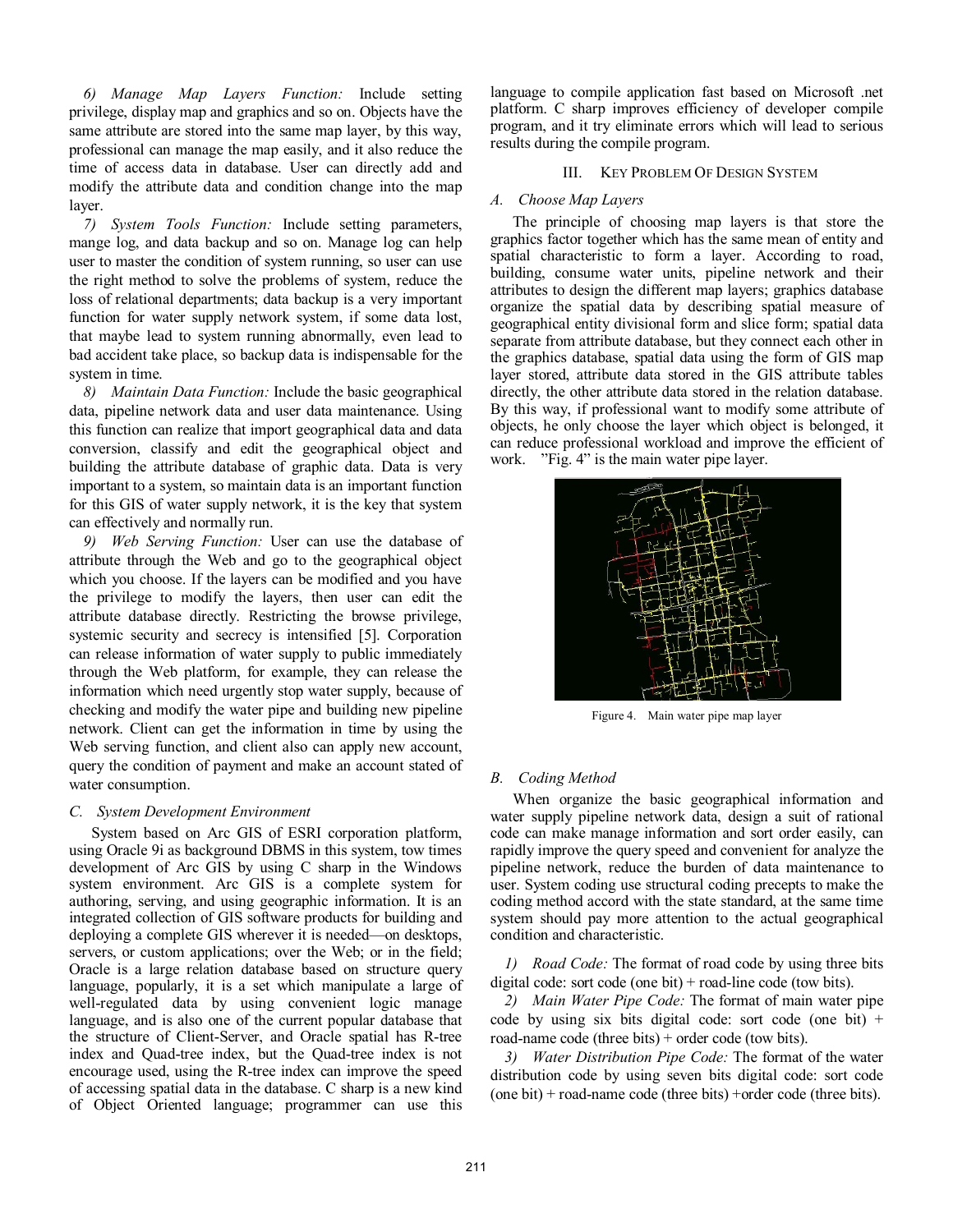# *C. Link of Seamless Between Pipeline Network GIS and Hydraulic Model*

The hydraulic calculation which based on microcosmic models needs one pipeline network concise model, traditionally, manual construct this model is necessary, the workload is very large, and update the model is very difficult. The system has hydraulic calculation function, using model network formation algorithm and flux sum up algorithm to build pipeline network concise model dynamic, and use the hydraulic calculation function to guarantee the authenticity of hydraulic model. After hydraulic calculation, system can store the results in the attribute database of pipeline network GIS [7]. According to hydraulic information, can draw water supply area graphic, drawing water isobar graphic and dynamic simulation graphic of water, label the result, the ability of visual spatial data can make the hydraulic calculation result more useful and easy to understand by user.

## *D. Pipe Blowout Statistical Model*

By using the pipe blowout records in recent twelve years (1996~2007) in the database of GIS, and using survival model to build pipe blowout statistical model, this model can simulate the pipeline condition during the water supply pipeline system running and provide the hydraulic condition, according the information, we can divide the water supply pipeline network into five secure grades, include safety grade, low dangerous grade, dangerous grade, high dangerous grade and extreme dangerous grade [9]. The pipe of extreme dangerous grade is the most weak segment pipe, so system must control the pressure of water pipe. Add this term into water pipeline network as a new restrictive condition can intensify security of running water pipeline network GIS [11].

# *E. Technology of Database*

There are large spatial data and attribute data in water supply network GIS, and the data gradually increase, so using Oracle 9i as background DBMS in this system, Oracle 9i is one of the most stable large DBMS in the database industry, it organize and manage data by using technology of Spatial Database Engine, spatial data and attribute data can incorporate and seamless store in the same relation database, turn away the problem of rectify the map and map mosaic, improve the efficiency of accessing data, it also give a better way to integrate data, multi-user can accessing database to read and write data at the same time [14].

# *F. Fast Locating Algorithm*

Fast locating is the most important in a large water supply network GIS, line locating and place-name locating is used in the whole pipeline network in this GIS, user can fast and easily locate to the specifically area and establishment in the pipeline network, that greatly improve manage efficiency for the whole system. In addition line locating system include tow grades line location, the first grade line locating be created by using one of ten thousand background map frame, the second grade line locating be created by using one of tow thousand background map frame; place-name locating based on name of city or name of building, by this way, operator can easily use the system.

## *G. Analyze Profile*

Analysis of profile is base that programming and managing pipeline network, it also is indispensable information for the system. Pipeline analysis of profile is used to check the cross condition of pipeline which lay in profile and other pipeline in vertical direction, design the pipeline and built pipeline which underground realize the visual spatial model, it also can display the pipeline distributing condition, the basic algorithm of analysis of profile is that create source objects and factors variable and its values which is used to query information, look for the intersection which intersect with the source object in every map layer, get the object pipeline diameter and distance of tangential point to the point of intersection.

## IV. SYSTEM INTEGRATION

According to the system total function frame, it has tow characters: centralized database manage and client of network model, there are water supply department user and internet public user to use the system, so during the system integration, because of tow different systems condition, using database oriented share incompact integration model and different developing way. All functions are integrated by designing the interface and installing software and hardware to form a friendly spatial data manage information system interface. "Fig. 5" is the interface of system.

![](_page_3_Figure_12.jpeg)

Figure 5. Interface of the system

# V. CONCLUSIONS

With the rapidly developing in city construction of our country, the standardization, science and modern construction of city water supply network manage are more important and urgent, managing water supply network by using the technology of GIS, that is a effective way to realize manage pipeline network standardization, science and modern construction. The system has been completed preliminarily, and it has actualized all user requirements run in laboratory environment during the testing, especially that there are several key characteristic in this water supply network GIS, such as friendly systemic interface, use easily for operator, it can accord with the managing requirements of water supply corporation. Using the system will have great efficacy to programming, command, query information, fast maintaining, fast and accurate locating, assigning operator in optimization in water supply of city. However, the water supply network GIS